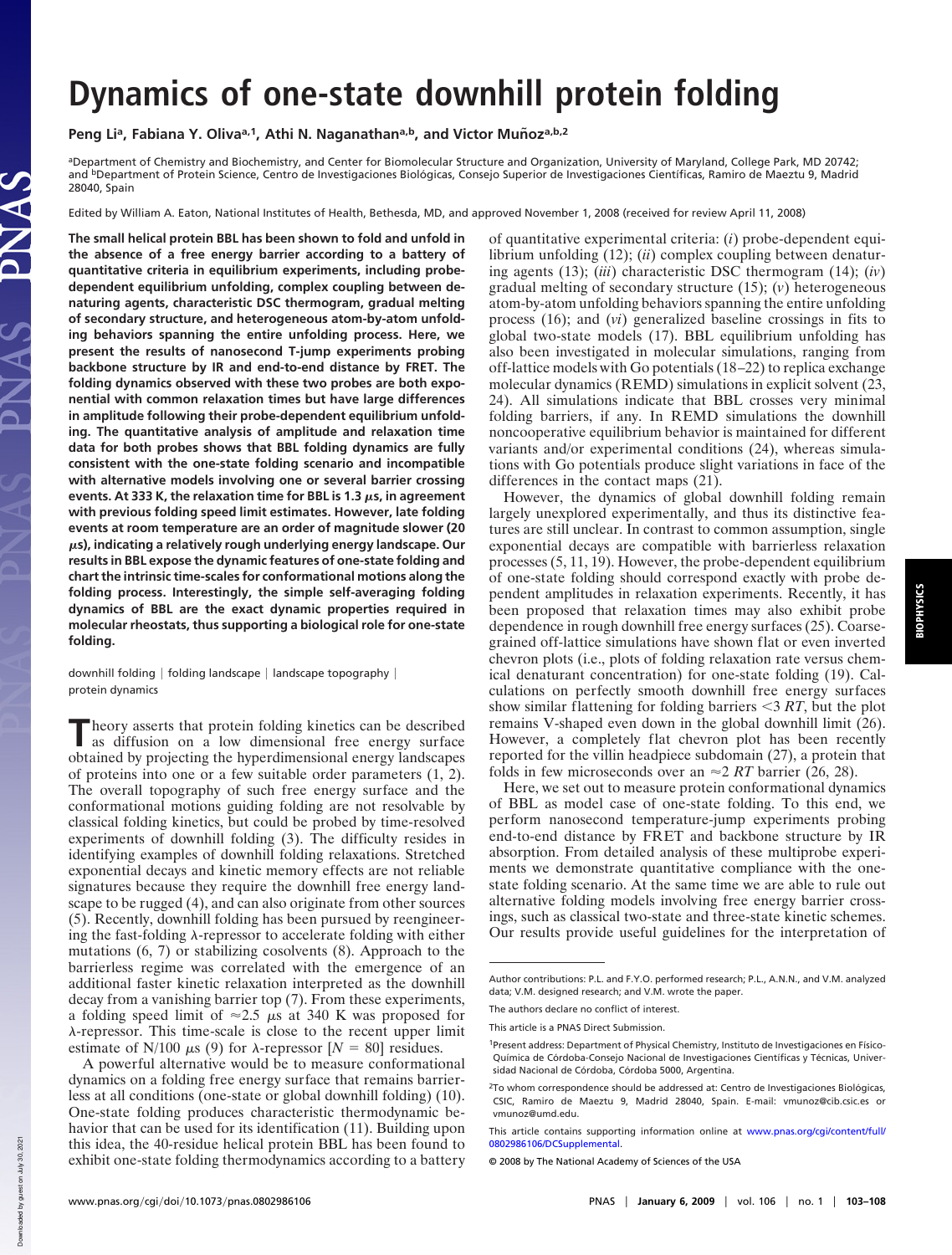

**Fig. 1.** Equilibrium unfolding of BBL. (*A*) FRET-monitored equilibrium thermal unfolding. Blue circles, experimental data; red curve, derivative; green circles, final temperatures for the FRET T-jump experiments. (*B*) FTIRmonitored equilibrium thermal unfolding. Blue circles, amplitude of the second singular value decomposition (SVD) component of the matrix of amide I band infrared spectra of BBL versus temperature; red curve, derivative; green circles, final temperatures for the IR T-jump experiments.

dynamic experiments in or near the downhill folding regime. Furthermore, they reveal that the critical signatures of one-state folding dynamics reside in the amplitudes of multiprobe experiments. Finally, we take advantage of these experimental results to extract the time-scales of folding motions and probe the overall topography of the folding free energy surface.

## Results

BBL folding has been investigated in variants with slight differences in its unstructured tails that do not change the overall equilibrium folding behavior (29). In this work, we employ our original variant previously termed Naf-BBL, and Naf-BBL labeled at the C terminus with a dansyl group for FRET measurements. The term BBL is used from hereafter for simplicity.

Fig. 1*A* shows FRET changes during the equilibrium thermal unfolding of dansyl-labeled BBL. The FRET probes  $(R_0 \sim 2.5)$ nm, assuming that  $k^2 = 2/3$ ) are placed at the protein ends, which in the native structure point in opposite directions lying at the farthest protein distance of  $\approx$  2.5 nm (12)(e.g., see rightmost BBL structure in Fig. 4). Upon thermal unfolding the FRET efficiency goes from 0.5 (consistent with the native structure) to  $\approx 0.72$ , sensing the randomized reorientations of the 2 BBL  $\alpha$ -helices upon disruption of the protein core, as observed by NMR (16) and REMD simulations (24). The experiment shows that the end-to-end distance decreases upon unfolding with  $T<sub>m</sub>$  $\approx$ 295 K (indicated by the derivative extremum). A similar equilibrium experiment monitoring backbone structure by IR (mostly the  $\alpha$ -helices for BBL) is displayed in Fig. 1*B*. It is apparent from the IR derivative that BBL  $\alpha$ -helices melt at much higher temperature with  $T_m \approx 325$  K. Therefore, tertiary packing and backbone structure develop at different stages of BBL folding process (see refs. 12 and 16 for more details). These equilibrium experiments that report on the two main structural features linked to protein folding, and display very different apparent  $T<sub>m</sub>$ , lay the foundations for the multiprobe laser T-jump experiments.

For the FRET probe we performed nanosecond T-jump experiments with final temperatures in the range of 280–310 K because the FRET changes are maximal in this region (green circles in Fig. 1*A*). In these experiments we used dansyl-labeled BBL at 60  $\mu$ M and low salt, ensuring completely reversible folding-unfolding within this temperature range (29). The Tjump relaxations showed 2 components (Fig. 2*A*). The fast component is an exponential decrease in end-to-end distance (increased FRET efficiency) with a relaxation time  $(\tau_{obs})$  of  $\approx$  100 ns. At low temperatures, where BBL is mostly folded, the amplitude is very small, but it increases linearly with temperature dominating the overall relaxation at  $>300$  K (see Fig. S1*A*) up to 320 K, where the overall FRET signal disappears following the equilibrium curve (Fig. 1*A*). This nanosecond process is equivalent in rate (Fig. S1*B*) and signal to the temperature-induced hydrophobic collapse relaxation of acid denatured BBL (30). The slower component is another exponential decrease in endto-end distance occurring in tens of  $\mu$ s (Fig. 2A). The amplitude exhibits a maximum at  $\approx$  290 K, and then quickly decreases (blue circles in Fig. 2*C*) following the overall trend of the equilibrium FRET derivative (red curve in Fig. 1*A*). The amplitude extremum occurs at slightly lower temperatures because the equilibrium FRET change also includes the fast component amplitude, which increases linearly in this range.

Time-resolved IR measurements were performed from 293 to 333 K (final temperature) where the changes in IR signal upon T-jumps are larger (open green circles in Fig. 1*B*). The experiments were carried out in non-dansylated BBL at  $\approx 2.5$  mM, a concentration that results in entirely reversible unfolding transitions for this protein (29). The IR relaxation follows a microsecond single exponential decrease in  $\alpha$ -helix content (decrease in absorbance at 1,632 cm<sup>-1</sup> corresponding to the  $\alpha$ -helix band) (Fig. 2*B*). The amplitude (red circles in Fig. 2*C*) tracks the derivative of the equilibrium unfolding curve, indicating that it accounts for the whole conformational change in equilibrium.

Although the observation windows accessible to time-resolved FRET and IR overlap only partially, it is apparent from Fig. 2 *A* and *B* that  $\tau_{obs}$  for the lone IR and the microsecond FRET process follow a monotonic trend with temperature. This is best observed plotting the relaxation rate  $(1/\tau_{obs})$  versus the inverse temperature (filled circles in Fig. 2*D*). Fig. 2*D* highlights a common  $\tau_{\rm obs}$  for backbone structure formation and the change in end-to-end distance associated to protein core disruption (i.e., slow FRET phase), which are thus controlled by concerted motions. Moreover, it demonstrates that the dansyl label does not significantly perturb BBL folding dynamics, as was shown for the thermodynamics in ref. 29. Another important observation is the significant temperature dependence of the microsecond phase, which accelerates by 2 orders of magnitude (i.e., from 120 to 1.3  $\mu$ s) in only 55 K. Finally, at >300 K, there are hints of a slight accelerating trend in the FRET over the IR data (open blue circles in Fig. 2*D*). This effect, however, is within experimental error given the minimal amplitude remaining at these temperatures.

Fig. 2*E* (blue circles) shows  $1/\tau_{obs}$  for the single IR relaxation at room temperature versus urea concentration, measured using <sup>13</sup>C-urea to shift the high absorbance of urea in the amide I region.  $1/\tau_{obs}$  decreases very slightly at increasing urea with a maximal decrease of  $\approx$ 3-fold (i.e.,  $\approx$ RT) at the 3 M urea denaturation midpoint. The relaxation could not be measured at 3.5 M urea because at such concentrations even <sup>13</sup>C-urea is too absorptive at  $1,632$  cm<sup>-1</sup>. However, it is apparent that the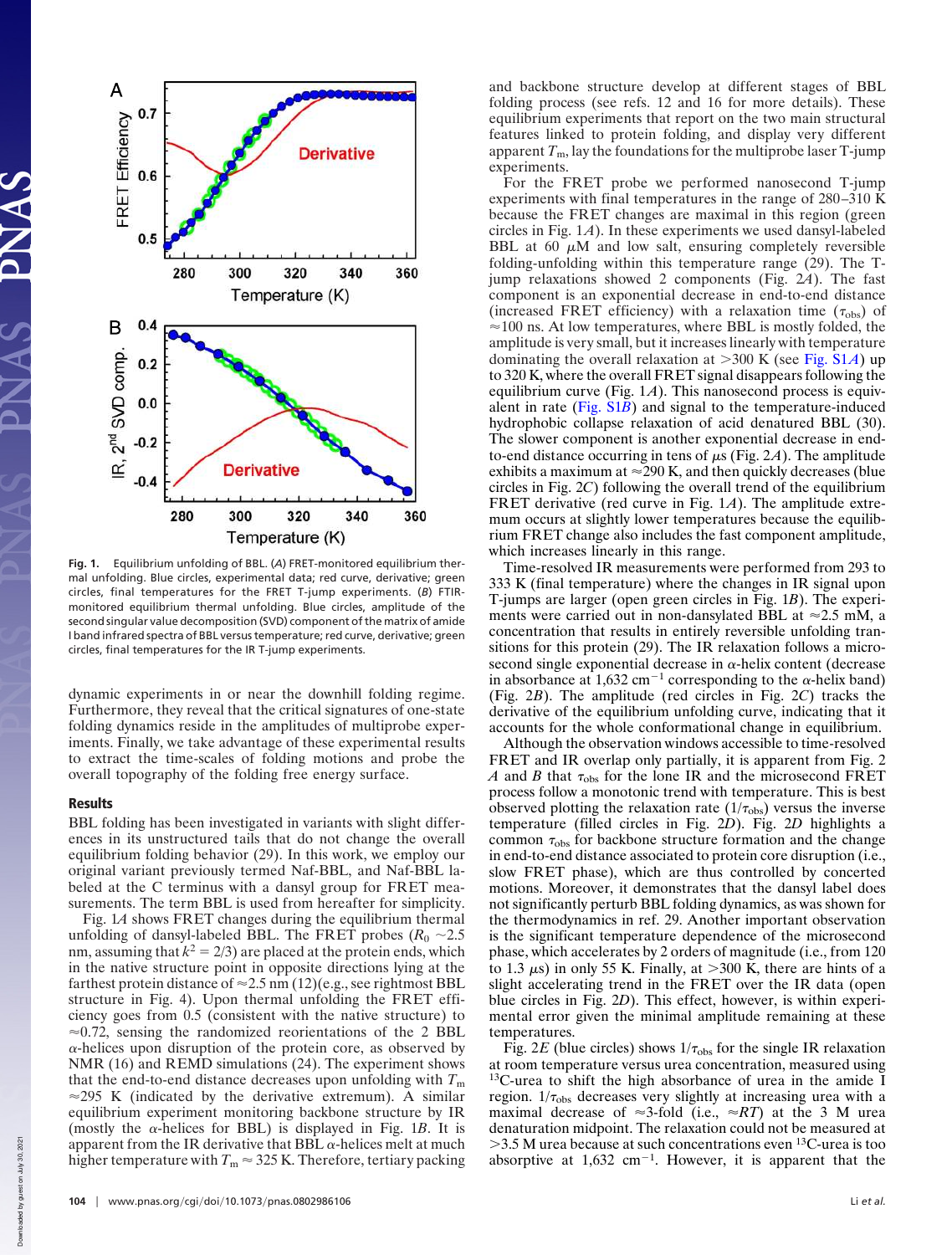

**Fig. 2.** Time-resolved experiments. (*A*) FRET relaxation decays. Colors indicate temperature. Black curves are biexponential fits. (*Inset*) Table showing final temperatures and relaxation times for the microsecond phase. Increases in the vertical scale correspond to increases in FRET efficiency. (*B*) As in *A*, but for IR relaxation decays. Black curves are single-exponential fits; decreases in the vertical scale correspond to decreases in the absorbance at 1,632 cm<sup>-1</sup>. (C) Amplitude of the microsecond relaxation. Blue circles, FRET time-resolved experiments; blue curve, fit to FRET data; red circles, IR time-resolved experiments; red curve, fit to IR data. Dashed lines show the extremum in the equilibrium derivative (Fig. 1). (*D*) Arrhenius plot of the FRET (blue circles) and IR (red circles) relaxation rate, and fits to the FRET (continuous cyan curve) and IR data (continuous dark red curve). Blue open circles correspond to FRET experiments with marginal amplitude for the microsecond phase. Dotted lines show FRET (cyan) and IR (dark red) relaxation rate extrapolations by the fitted model. (*E*) Relaxation rate at 298 K versus [<sup>13</sup>C-urea] for Naf-BBL measured by IR T-jump (blue circles and scale) and versus [guanidinium chloride] for H->W QNND-BBL (31) (red circles and scale). The two scales are shifted 0.5 M to overlay the datasets at their denaturation midpoints.

behavior is very similar to that of a mutated longer BBL variant at high ionic strength (31) (H-W QNND-BBL, red circles in Fig. 2*E*). The two experiments use different chemical denaturants, and the mutated QNND-BBL variant is more stable in their conditions (i.e., midpoint at  $\approx 3.5$  M guanidinium chloride). Nevertheless, the folding relaxation rate of the 2 BBL variants is almost identical at their respective midpoints, and similarly insensitive to chemical denaturant, demonstrating that they exhibit the same dynamics.

A critical issue when interpreting kinetic experiments is whether the data provides sufficient information to rule some of the alternative models out. What realistic models could be invoked to interpret the BBL data? The observation of 2 FRET phases immediately draws attention to a classical three-state kinetic scheme [i.e., unfolded (U), intermediate (I), and folded (F)] (32). However, we found that the three-state model is incapable of reproducing the data in any of its versions (see *SI Text*, Fig. S2, and Tables S1 and S3). This assertion can be justified with a few concrete points. Due to the large difference in time-scales, the three possible kinetic schemes (on-pathway, off-pathway, and triangular) produce essentially the same results. The fast phase corresponds to the reequilibration between I and one end state, and the slow phase to the reequilibration of the other end state with everything else. The FRET nanosecond phase increases in amplitude with temperature (Fig. S1*A*), which implies that the fast equilibrium must be I-U. The lack of nanosecond IR phase requires the IR signal to be equal for U and I. Therefore, the amplitude of the slow IR phase reports the depopulation of F whereas the slow FRET phase does the same for F and I combined. Because F alone must depopulate at lower temperature by definition, the three-state model demands that

the maximum in the IR amplitude occurs at lower temperature than that of the FRET microsecond phase. This is the exact opposite of the experimental observation (Fig. 2*C*). We can thus rule out a three-state mechanism for BBL.

By setting the preexponential to agree with the fast rate [i.e.,  $\approx$ 1/(200 ns)], the three-state model becomes equivalent to a two-state model (i.e., F-U) in which one of the states changes structurally with temperature (from the nanosecond phase amplitude it must be U here) in a downhill relaxation that sets the preexponential for the slower microsecond phase (Fig. S3 and Table S2). However, this version of the three-state model is equally inconsistent with the FRET and IR amplitudes. In an alternative two-state model, we could assume that the nanosecond FRET phase corresponds to a nonfolding relaxation process (see below). Under this interpretation the equilibrium differences between FRET and IR result from the FRET signal being a composite of the two processes, and the microsecond phase is the true two-state folding. This model is again incompatible with the data because the FRET and IR microsecond phase amplitudes should have the maximum in exactly the same position (Fig. S4) while experimentally they are  $\approx$  35 K apart (Fig. 2*C*). Furthermore, the predicted amplitudes for the two FRET phases are reversed in trend relative to experiment (Fig. S4*C*).

The third possibility is that we are indeed resolving the dynamics of one-state folding plus a nanosecond FRET process orthogonal to the folding reaction coordinate. The nanosecond process then reports on the same end-to-end relaxation observed in acid denatured BBL (30). The increasing amplitude with temperature would reflect the larger amplitude of motion of the tails as the protein becomes progressively more unstructured. The microsecond phase observed by FRET and IR would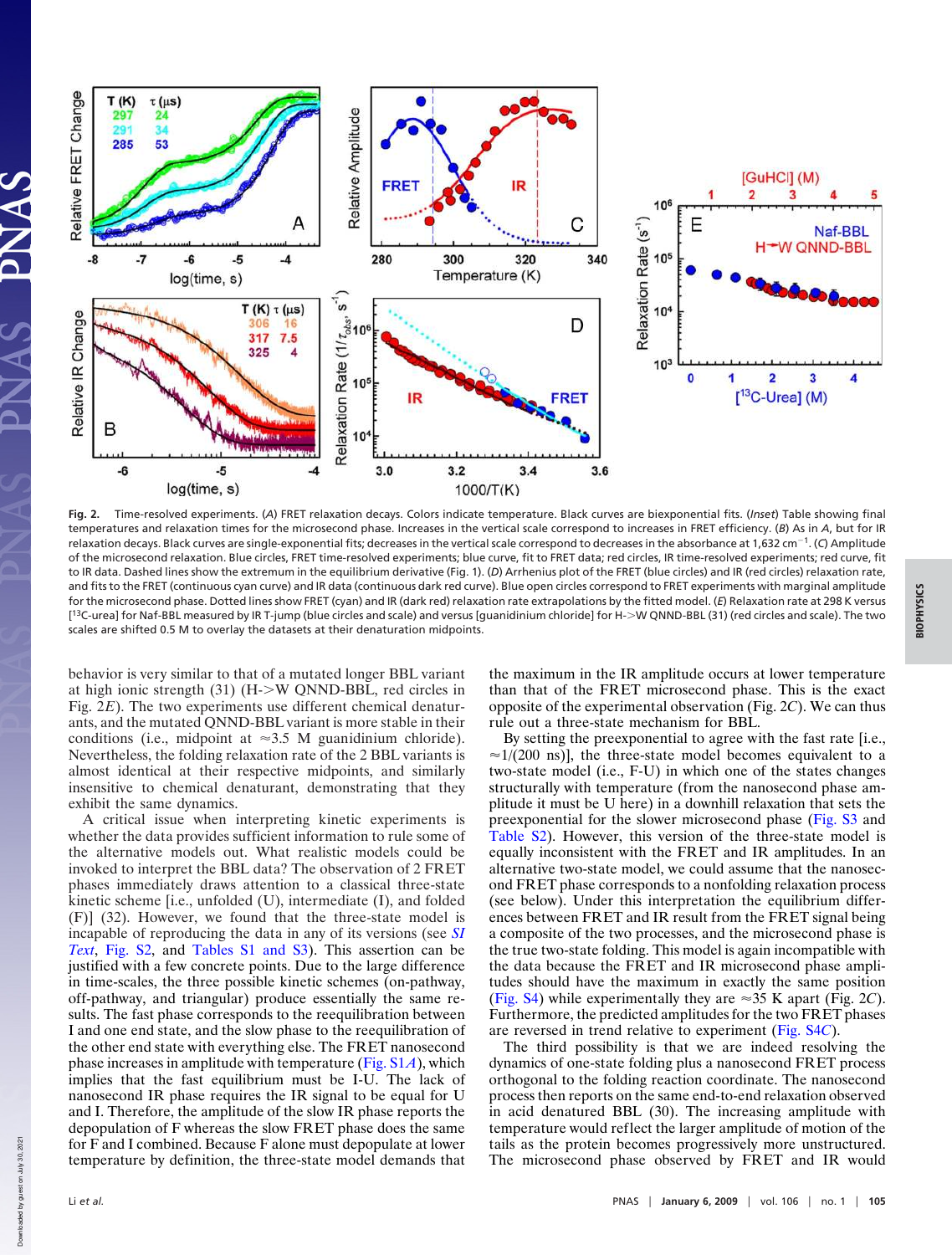

**Fig. 3.** Quantitative analysis of time-resolved experiments. (*A*) FRET relaxation decays produced by the fitted model. As before, color code indicates the temperature, black curves are single exponential fits to the predicted decays. Note that the predicted relaxation corresponds only to the microsecond phase. The nanosecond phase is orthogonal to the folding process and thus is not accounted for by the model. (*B*) As in *A*, but for IR relaxations. (*C*) One-dimensional free-energy surfaces produced by the fitted model. The color code signifies temperature according to the scale shown in *Inset*. (*D*) Representation of how the FRET (blue) and IR (red) signals depend on the degree of nativeness, and examples of population redistributions after experimental temperature jumps: (cyan) T-jump to 294 K (orange) T-jump to 333 K. (*E*) Relaxation time of BBL as a function of temperature (lower scale) and the position of the free energy surface minimum on the reaction coordinate (top scale). Green circles, combined FRET and IR data; purple line, calculation for 40 kJ/mol activation energy using the value at 333 K as reference.

correspond to the one-state unfolding process showing exponential decays (Fig. 2 *A* and *B*), probe-independent rate (Fig. 2*D*), probe dependent amplitudes (and thus probe-dependent equilibrium) (Fig. 2*C*), and a flat still V-shaped rate versus urea plot (Fig. 2*E*).

To determine whether one-state folding can explain all of the data quantitatively, we performed a detailed analysis with a one-dimensional free energy surface model. The model (see *SI Text*) uses the property nativeness (*n*, or the probability of finding residues in native conformation) as reaction coordinate, and has been successful describing the kinetics of two-state and ultrafast folding proteins (26). In this model the absence or presence of folding barrier (and its magnitude) is determined by how steeply the stabilization enthalpy decays as a function of nativeness. This decay is assumed exponential in *n* with steepness determined by the exponent  $k_{\text{AH}}$  (see *SI Text*).  $k_{\text{AH}}$  is thus a fitting parameter that determines the fraction of stabilization enthalpy at the intercept with the conformational entropy contribution to the free energy, reflecting the ratio between nonlocal and local contributions.

Remarkably, the one-dimensional model fitted very well the BBL time-resolved data with only 5 floating physical parameters (3 determining the smooth free energy surface and 2 for the diffusion coefficient; see *Experimental Procedures*) and idealized representations of the FRET and IR signals as a function of *n* that require 4 additional fitting parameters (blue and red curves in Fig. 3*D*). This set of fitting parameters is still 2 fewer than those required for the simplest three-state model (see *SI Text*). Fig. 2*C* shows that the model does indeed reproduce the large differences between FRET (blue curve) and IR (red curve) relaxation amplitudes together with the relaxation rate versus temperature curves (Fig. 2*D*, cyan for FRET and dark red for IR). The simulations of the FRET and IR relaxations exhibit quasi-perfect exponential decays (Figs. 3 *A* and *B*), as observed experimentally. Furthermore, the model even predicts the apparent speed up in the FRET relaxation at  $>300$  K (dotted cyan line in Fig. 2*D*) hinted by the FRET data not used in the fits (open blue circles). The resulting one-dimensional free energy surfaces are globally downhill, with a minimum shifting from order to disorder as temperature rises (Fig. 3*C*). At the highest probed temperature (333 K) the surface minimum is at  $n = 0.64$ because the unfolding process is still incomplete (see Fig. 1*B*). The minimum is predicted to shift down to  $n = 0.5$  in strongly unfolding conditions (373 K), consistently with the residual structure in thermally unfolded BBL (16).

This quantitative analysis also indicates that the BBL folding free energy surface must be single welled and rather smooth. The model is incapable of reproducing the dynamic experiments when even a marginal folding barrier ( $\approx$ 1.5 *RT*) is enforced during the fitting procedure. Neither can the experiments be reproduced with a rough downhill free energy surface (Fig. S5*A*), which would be analogous to a folding scenario characterized by a downhill ladder of partly structured intermediates separated by local barriers

Therefore, the multiprobe folding dynamics observed in BBL could be summarized with the sketch shown in Fig. 4, in which the one-dimensional folding free energy surface exhibits a global minimum (single well) that shifts from native (blue profile) to unfolded (red profile) as temperature rises. FRET is mostly sensitive to the separation of the two helices, which occurs early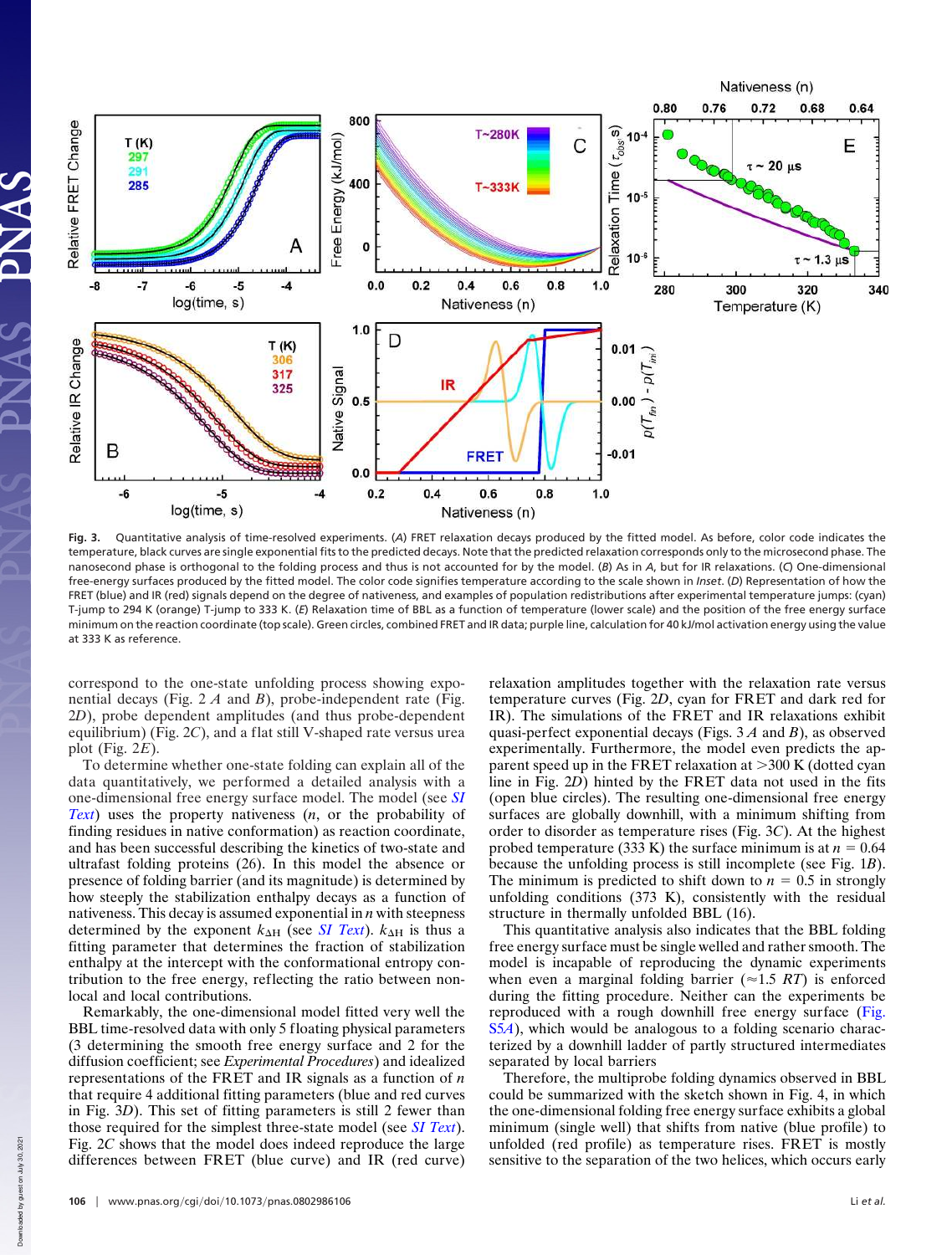

**Fig. 4.** Diagram of one-state downhill folding dynamics in BBL.

in the continuous unfolding process (blue bar in Fig. 4; blue in Fig. 3*D*). IR monitors the backbone conformation unwinding more gradually and at higher temperature (red bar in Fig. 4, red in Fig. 3*D*). This sequence of structural events have also been observed in recent REMD simulations of BBL unfolding (24). If the surface approximates a harmonic well and is smooth (peaks and troughs below *RT* in Fig. 4), the relaxation after a small perturbation is exponential with relaxation time of the form:

$$
\tau_{\rm obs} = \frac{RT}{\omega^2 D(T, n, \text{probe})},
$$
 [1]

where  $n$  is an order parameter,  $\omega$  is the curvature of the single well, and *D* is the diffusion coefficient. To a first approximation,  $\tau_{\rm obs}$  is probe-independent. However, the observed decay ultimately depends on the diffusive path as detected by the probe. This normally small effect causes the apparent FRET speed up at  $>300$  K because this probe is mostly insensitive to high temperature population redistributions (e.g., compare blue and orange curves in 3D). At those temperatures the FRET signal clips most of the true relaxation making it seemingly faster (dotted cyan line in 2D). It is also apparent from Eq. **1** that the  $\tau_{\rm obs}$  for BBL one-state folding may depend on temperature and on the position of the single well along the folding process (i.e., the value of the order parameter), which also depends on temperature.

## **Discussion**

Our results shed much needed light onto the folding dynamics of BBL and the one-state folding scenario. From the multiprobe time-resolved experiments we can rule out that BBL folds over a free energy barrier, or via an intermediate, or through a ladder of partially folded intermediates separated by local barriers. Subsequent analysis with a noncommittal free energy surface model indicates that BBL folding dynamics are globally downhill. As in the previous thermodynamic analysis (12), these conclusions emerge directly from a quantitative analysis of the experiments. This critical requirement of calibrating phenomenological models with experimental data has been surprisingly ignored in recent work in which a  $\approx$  2–3 *RT* folding barrier was claimed for BBL based on calculations with a phenomenological model that does not reproduce the experiments quantitatively (33).

On another front, a variety of extraneous factors have been proposed in recent literature as sources of our previous equilibrium results in BBL: artifactual interactions through fluorescent labels, partial histidine protonation, excessive trimming of the unstructured tails, and partial destabilization at low ionic strength (see for example ref. 31). Our time-resolved experiments contradict all these arguments. We observe the same relaxation time in BBL variants with and without the dansyl

label. We find that BBL behaves as a global downhill folder both in equilibrium and dynamically at pH 7.0, where its 2 histidines are not protonated. The chevron plot of our BBL variant [with a naftyl-alanine (29)] is very similar to the one reported by the Fersht group on a mutant of the longer QNND-BBL variant, which does not carry the naftyl-alanine and was studied at high ionic strength. Moreover, at the chemical midpoint, where a putative folding barrier would be maximal, the relaxation times are nearly identical (see Fig. 2*E*). The comparison highlights the little sensitivity of BBL's folding relaxation rate to factors that affect its overall stability. This is expected for a one-state folding scenario in which changes in stability tilt the free energy surface, but are not directly propagated to a diffusive relaxation rate.

According to Eq. **1**, the time-scale changes shown in Fig. 3*E* for BBL result directly from the dependence of *D* on temperature (bottom scale) and reaction coordinate (top scale). At 333 K the position of the BBL one-state minimum  $(n = 0.65)$  (Fig. 3*E*) matches typical values for the top of folding barriers (26). Because this temperature is similar to typical temperatures in fast-folding experiments, the  $1.3 \mu s$  of BBL at 333 K could be seen as a folding speed limit to compare with other fast-folding proteins. This interpretation is consistent with the  $N/100 \mu s$ estimate of Eaton and coworkers (9), and in perfect agreement with the  $\approx$ 2.5- $\mu$ s relaxation reported on  $\lambda$ -repressor (6) (1.3  $\mu$ s × 80<sub> $\lambda$ -repressor</sub>/40<sub>BBL</sub>  $\approx$  2.6  $\mu$ s). Likewise, applying this speed limit to the 5  $\mu$ s folding time for 35-residue villin (34) would indicate a marginal barrier of 1.5 *RT*, in very good agreement with independent barrier estimates (26, 28).

The data in Fig. 3*E* correspond to an apparent activation energy for *D* of  $\approx 60$  kJ/mol (see Fig. S6). In principle, *D* could change with temperature due to changes in water viscosity and steric hindrance during peptide bond rotations [together  $\approx 24$ ] kJ/mol (35)], steric dewetting (36), and the roughness in the energy landscape that is smoothed out by the free energy projection. The latter could also make *D* decrease along the reaction coordinate (2) and produce superArrhenius temperature dependence (37). In a recent empirical analysis, the temperature dependence for *D* at the top of the barrier has been estimated as  $\approx$ 1kJ/mol per residue (26) (i.e., 40 kJ/mol for BBL, see purple line in Fig. 3*E*). The remaining 20 kJ/mol in BBL could originate from a position dependent *D*. A simple calculation (see Fig. S6) shows that, to be consistent with our experimental results,  $D$  cannot decrease  $>2.5$  times between the two extreme positions of the BBL one-state minimum  $(n = 0.64)$ and  $n = 0.8$ ). This effect can therefore account for an additional  $\approx$ 12 kJ/mol. The rather low temperatures that we access for BBL hint some superArrhenius curvature(e.g., <290 K in Fig. 3*E*), which could also increase the apparent activation energy.

This discussion brings us to another interesting issue. We show here that diffusive global-downhill folding relaxations can be exponential and with probe-independent rates even when *D* changes along the reaction coordinate. The reason is that for one-state folding the temperature perturbation results in very little displacement in the reaction coordinate (see Fig. 3*C*). For example, linear extrapolation of a 2.5 decrease in  $D$  between  $n =$ 0.65 and  $n = 0.8$  would result in a factor of  $\approx 10$  for a downhill relaxation from the fully unfolded state ( $n \approx 0.3$ ) down to the native structure. Such relaxation would be highly stretched and probe-dependent.

Finally, our results could have important implications for the biological function of BBL. One-state folding has been postulated as a mechanism to achieve molecular rheostats (12). In particular, BBL could act as a molecular oscillator coordinating the action of the 3 enzymatic steps performed by the oxoglutarate reductase complex, and/or as a recoiling mechanism for the swinging arm of this complex (15). These two mechanisms require self-averaging conformational dynamics on a smooth single folding well exactly as we observe here for BBL.